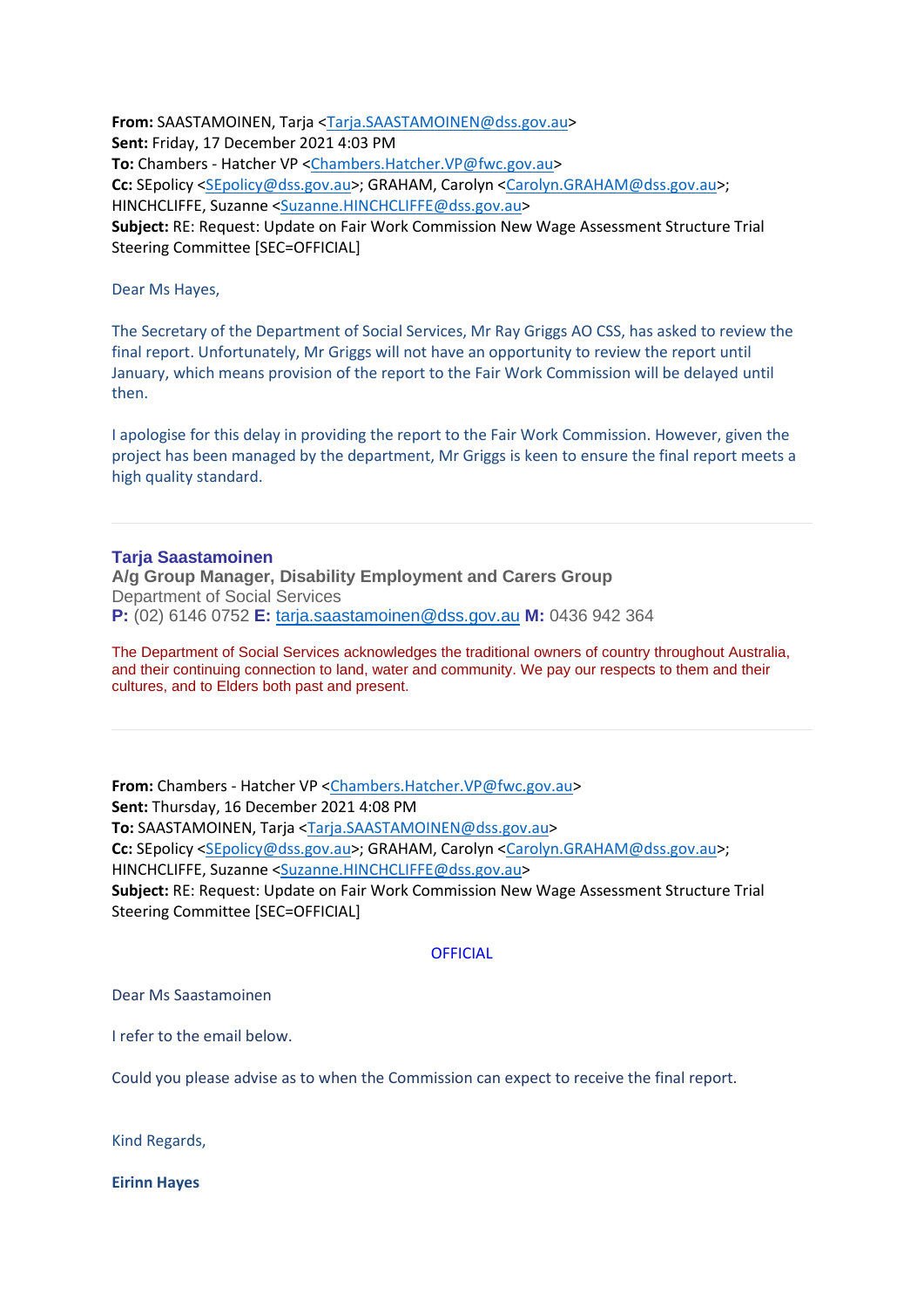Associate to Vice President Hatcher

**Fair Work Commission**  Tel: (02) 9308 1812 Fax: (02) 9380 6990 [chambers.hatcher.vp@fwc.gov.au](mailto:chambers.hatcher.vp@fwc.gov.au)

Level 10 Tower Terrace 80 William Street East Sydney NSW 2011 [www.fwc.gov.au](http://www.fwc.gov.au/)

**From:** Chambers - Hatcher VP [<Chambers.Hatcher.VP@fwc.gov.au>](mailto:Chambers.Hatcher.VP@fwc.gov.au) **Sent:** Wednesday, 15 December 2021 2:59 PM **To:** SAASTAMOINEN, Tarja [<Tarja.SAASTAMOINEN@dss.gov.au>](mailto:Tarja.SAASTAMOINEN@dss.gov.au) **Cc:** SEpolicy [<SEpolicy@dss.gov.au>](mailto:SEpolicy@dss.gov.au); GRAHAM, Carolyn [<Carolyn.GRAHAM@dss.gov.au>](mailto:Carolyn.GRAHAM@dss.gov.au); HINCHCLIFFE, Suzanne [<Suzanne.HINCHCLIFFE@dss.gov.au>](mailto:Suzanne.HINCHCLIFFE@dss.gov.au) **Subject:** RE: Request: Update on Fair Work Commission New Wage Assessment Structure Trial Steering Committee [SEC=OFFICIAL]

### **OFFICIAL**

Dear Ms Saastamoinen

As confirmed in the email of the Department's Mr Waters of 22 November 2021: "*the department's view is that the final evaluation report will be owned by the FWC, and that any decision to publish will be made by the FWC.*"

Accordingly, if the final evaluation report has been completed, can it please be provided to the Commission as soon as possible.

The Vice President has no knowledge of the contents or conclusions of the report and is therefore in no position to engage in any discussion about the potential impact of the publication of the report. However, I can advise that when the report is published, it will be accompanied by a Statement issued by the Commission indicating that the Commission has made no decision to implement the award changes considered in the report, and that the conclusions of the report and other matters which interested parties may wish to raise will be the subject of further hearings to be conducted in 2022.

Kind Regards,

**Eirinn Hayes** Associate to Vice President Hatcher

**Fair Work Commission**  Tel: (02) 9308 1812 Fax: (02) 9380 6990 [chambers.hatcher.vp@fwc.gov.au](mailto:chambers.hatcher.vp@fwc.gov.au)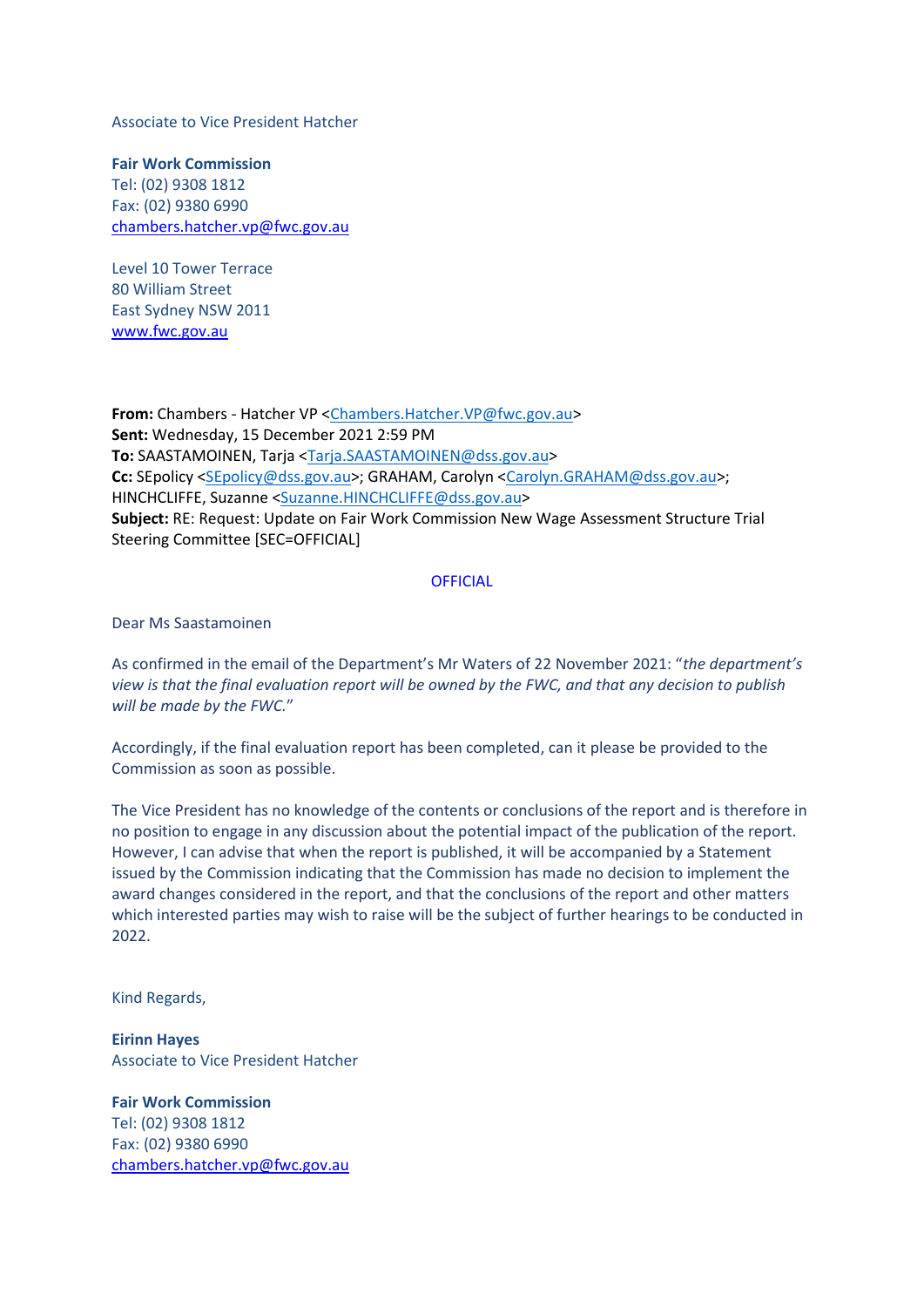Level 10 Tower Terrace 80 William Street East Sydney NSW 2011 [www.fwc.gov.au](http://www.fwc.gov.au/)

**From:** SAASTAMOINEN, Tarja [<Tarja.SAASTAMOINEN@dss.gov.au>](mailto:Tarja.SAASTAMOINEN@dss.gov.au) **Sent:** Wednesday, 15 December 2021 1:50 PM **To:** Chambers - Hatcher VP [<Chambers.Hatcher.VP@fwc.gov.au>](mailto:Chambers.Hatcher.VP@fwc.gov.au) **Cc:** SEpolicy [<SEpolicy@dss.gov.au>](mailto:SEpolicy@dss.gov.au); GRAHAM, Carolyn [<Carolyn.GRAHAM@dss.gov.au>](mailto:Carolyn.GRAHAM@dss.gov.au); HINCHCLIFFE, Suzanne [<Suzanne.HINCHCLIFFE@dss.gov.au>](mailto:Suzanne.HINCHCLIFFE@dss.gov.au) **Subject:** Request: Update on Fair Work Commission New Wage Assessment Structure Trial Steering Committee [SEC=OFFICIAL]

Dear Ms Hayes,

Thank you for the below response to my colleague, Ms Graham.

I note the findings of the report indicate the proposed changes to the Award would have a significant impact on viability for Australian Disability Enterprises (ADEs). Therefore, releasing the report at this time of year may cause concern amongst ADEs, and potentially for their employees, which could be seen as an added stress on top of a difficult year.

The department proposes that it would be best to release the report in early January, when both FWC and DSS staff are on hand to speak with ADEs about any concerns they raise.

In light of the above, I am exploring whether Vice President Hatcher would be comfortable with the department providing the report in early January 2022, when staff will be available to deliver information and support to ADEs and their employees. I would also be happy to discuss this matter with you or Vice President Hatcher.

I look forward to hearing from you regarding this matter.

Kind regards,

Tarja

### **Tarja Saastamoinen**

**A/g Group Manager, Disability Employment and Carers Group** Department of Social Services **P:** (02) 6146 0752 **E:** [tarja.saastamoinen@dss.gov.au](mailto:tarja.saastamoinen@dss.gov.au) **M:** 0436 942 364

The Department of Social Services acknowledges the traditional owners of country throughout Australia, and their continuing connection to land, water and community. We pay our respects to them and their cultures, and to Elders both past and present.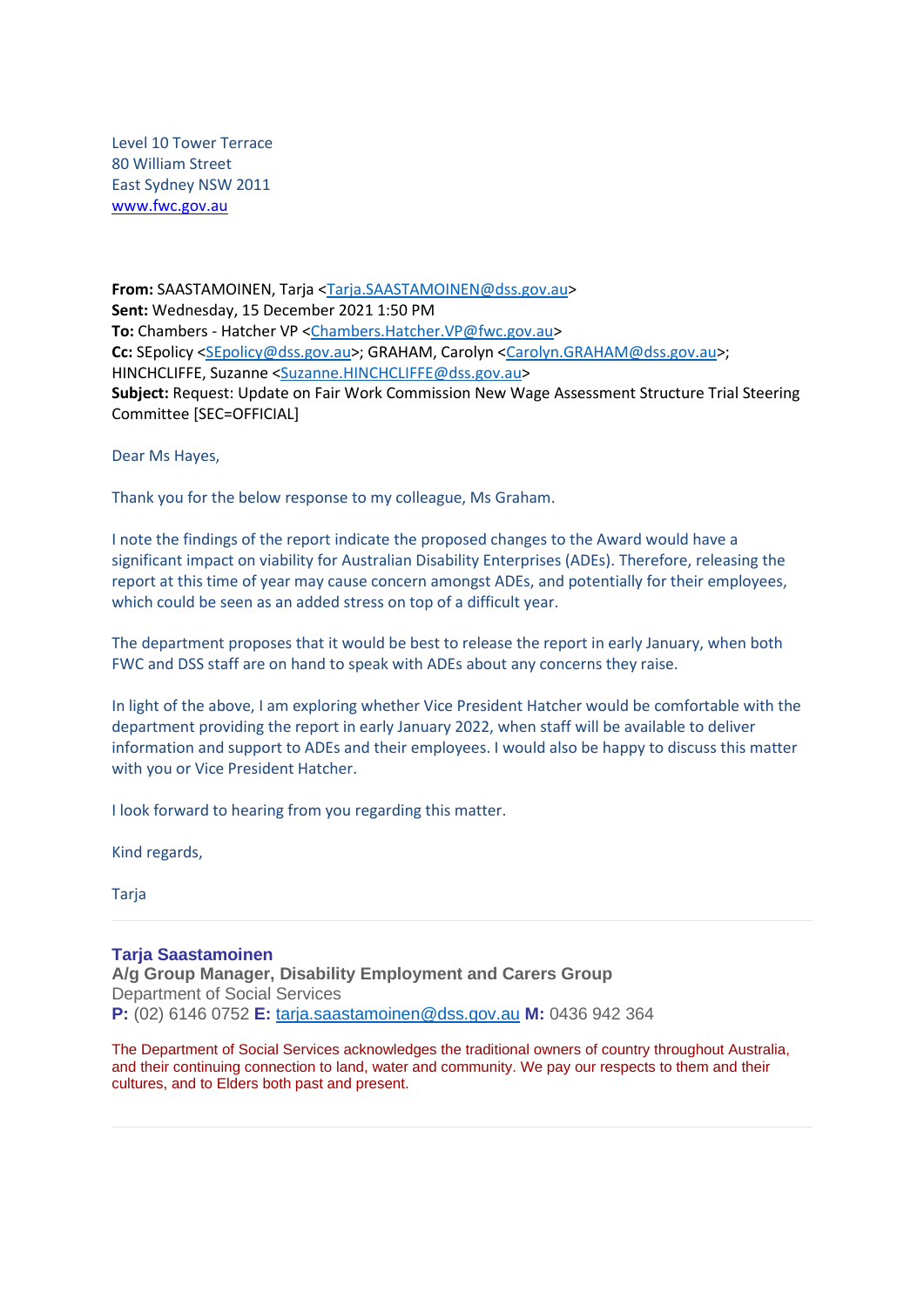**From:** Chambers - Hatcher VP [<Chambers.Hatcher.VP@fwc.gov.au>](mailto:Chambers.Hatcher.VP@fwc.gov.au) **Sent:** Tuesday, 14 December 2021 2:42 PM **To:** GRAHAM, Carolyn [<Carolyn.GRAHAM@dss.gov.au>](mailto:Carolyn.GRAHAM@dss.gov.au) **Cc:** SEpolicy [<SEpolicy@dss.gov.au>](mailto:SEpolicy@dss.gov.au) **Subject:** RE: Update on Fair Work Commission New Wage Assessment Structure Trial Steering Committee [SEC=OFFICIAL]

### **OFFICIAL**

Dear Ms Graham,

I refer to the email below.

The Commission intends to publish the final report as soon as we receive it.

Kind Regards,

**Eirinn Hayes** Associate to Vice President Hatcher

**Fair Work Commission**  Tel: (02) 9308 1812 Fax: (02) 9380 6990 [chambers.hatcher.vp@fwc.gov.au](mailto:chambers.hatcher.vp@fwc.gov.au)

Level 10 Tower Terrace 80 William Street East Sydney NSW 2011 [www.fwc.gov.au](http://www.fwc.gov.au/)

**From:** GRAHAM, Carolyn [<Carolyn.GRAHAM@dss.gov.au>](mailto:Carolyn.GRAHAM@dss.gov.au) **Sent:** Tuesday, 14 December 2021 12:45 PM **To:** Chambers - Hatcher VP [<Chambers.Hatcher.VP@fwc.gov.au>](mailto:Chambers.Hatcher.VP@fwc.gov.au) Cc: SEpolicy [<SEpolicy@dss.gov.au>](mailto:SEpolicy@dss.gov.au) **Subject:** RE: Update on Fair Work Commission New Wage Assessment Structure Trial Steering Committee [SEC=OFFICIAL]

Ms Hayes

I refer to the matter below.

Can you please advise if and when the Fair Work Commission intends to publish the final report? I would greatly appreciate your advice on this matter as soon as possible.

Please feel free to phone me if you wish to discuss.